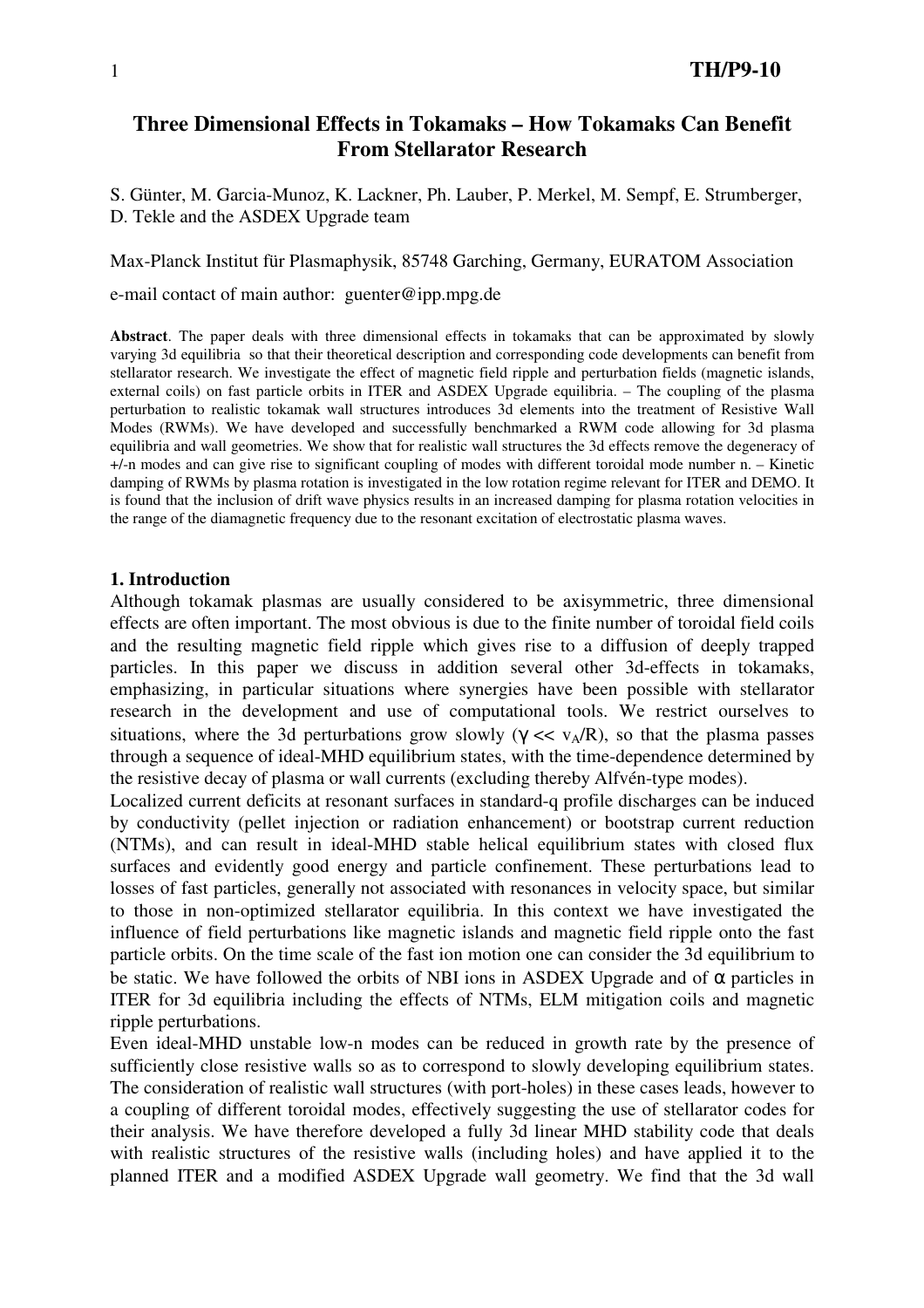structures in general break also the degeneracy of +/-n modes in rigorous toroidal symmetry, and give rise to two eigenmodes with close, but distinct growth rates. In addition - in particular for the planned ASDEX Upgrade wall with its large holes - the coupling between modes with various n numbers becomes significant. These 3d effects, but also the possibility that more than one mode can become unstable in a given situation necessitate a feedback system capable of dealing with multiple modes. We have included such a feedback system into our code and have successfully demonstrated feedback stabilization of multiple modes.

Plasma rotation has a strong effect on the predicted mode growth rate, but the magnitude of the rotation and the critical field amplitude for mode locking depend themselves strongly on the damping of rotation by 3d perturbations. In addition, even at a given rotation speed the dispersion relation of the mode depends on kinetic effects. We have therefore utilized the truly (gyro-) kinetic stability code LIGKA - developed originally for fast particle driven instabilities - for the analysis of resistive wall mode damping.

### **2. Influence of 3d magnetic field perturbations on the orbits of fast ions**

Magnetic islands not only influence the confinement properties of the thermal plasma, but also of supra-thermal particles[1,2,3]. The passing particle orbits develop drift islands around surfaces where the unperturbed drift orbits are closed (rational q values for particle motion). For sufficiently large particle velocities, the drift islands deviate from the corresponding islands in the magnetic field structure. For sufficiently large island sizes these drift orbits can become stochastic [4].



*Fig. 1: Losses of* α *particles in ITER 3d equilibria normalized to the total number of trapped/passing particle orbits followed (a) Trapped particles losses induced by the magnetic field ripple with and without ferritic inserts. (b) Passing particle losses induced by magnetic islands and perturbation fields due to the ELM mitigation coils.* 

With a new fast ion loss detector recently installed in ASDEX Upgrade, losses of fast ions caused by NTM-produced magnetic islands have been observed, both for well passing and trapped ions. It has been shown [5,6] that well passing ions can get lost on a surprisingly short time scale (order of a few micro seconds), not compatible with diffusive losses. Numerical simulations were able to explain these findings[7], showing that islands in the particle orbits caused by helical field perturbations can come close to or even hit the wall structures. In addition, particle losses on a slower time scale have been observed that could be explained by diffusion due to drift orbit stochastization, caused by both field ripple and magnetic islands.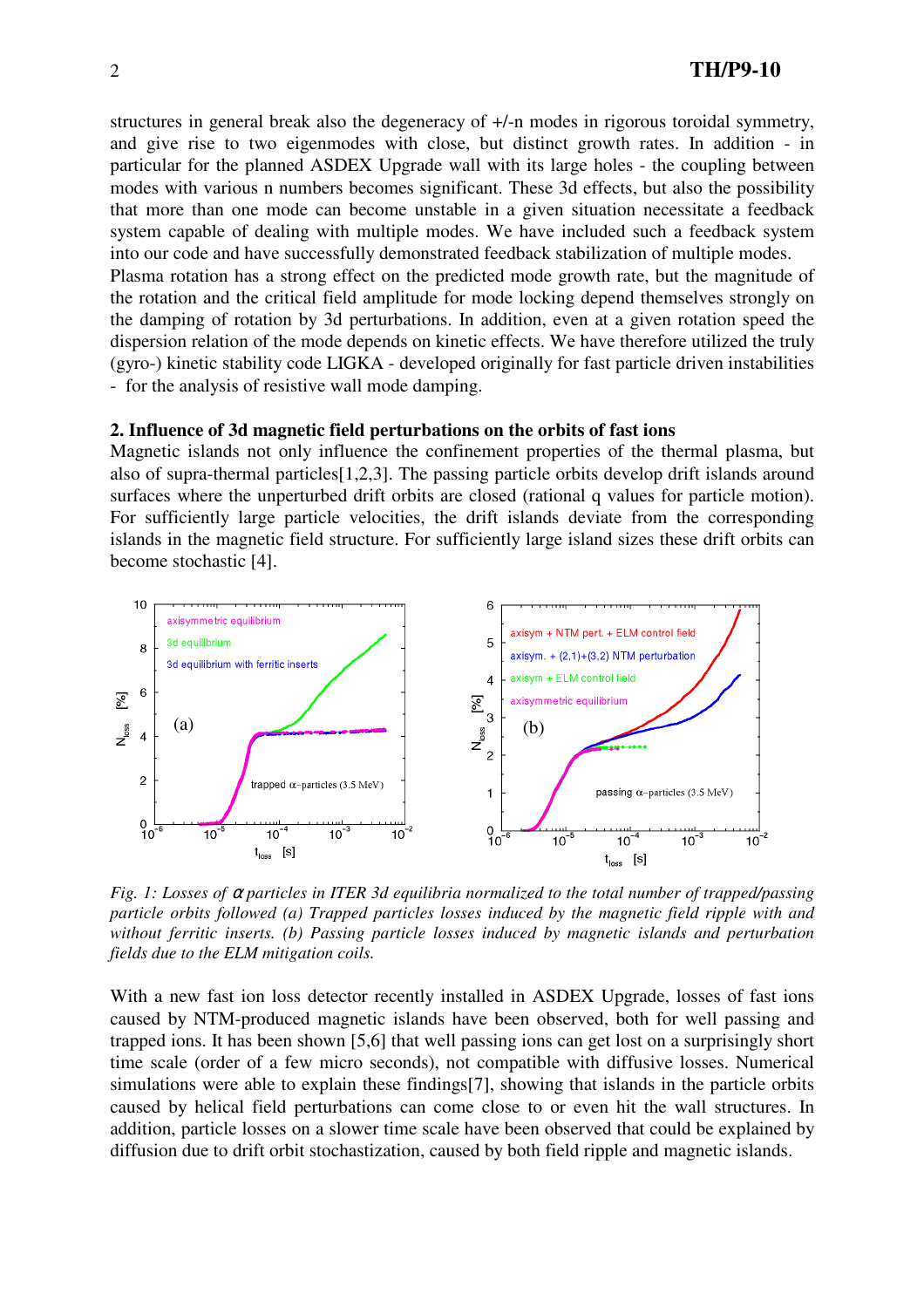Ripple losses of energetic particles are also a concern for ITER, but are expected to be strongly reduced by ferritic inserts that partially compensate the ripple. In order to investigate these effects we have followed  $\alpha$  particle orbits in 3d ITER equilibria (scenario 2). The starting points of the particles have been chosen to be equidistantly distributed in space and pitch angle. Fig. 1a shows the beneficial effect of the ferritic inserts on  $\alpha$  particle orbits in ITER. At least at the nominal magnetic field strength, ripple losses are strongly reduced. In addition to the magnetic field ripple, however, field perturbations caused by magnetic islands and external perturbation fields may result in fast ion losses. These losses have been found to be of particular importance for passing particles (with negative pitch angle) where synergistic effects arise for field perturbations resulting from magnetic islands and from the ELM mitigation coils. Whereas the sole effect of the ELM mitigation coils on the particle orbits is negligibly small, an additional perturbation caused by a (2,1) NTM strongly increases the losses as the particle orbits become stochastic.

### **3. Three dimensional effects on Resistive Wall Modes (RWMs)**

Advanced tokamak scenarios aim at steady state operation with a bootstrap current reaching up to 80 - 90% of the total plasma current. This requires a large normalized plasma pressure  $(\beta_{pol})$ , requiring a careful tailoring of the q-profile to avoid core localized instabilities. The ultimate limit to the normalized plasma pressure is then given by the onset of external kink modes. The growth time of these ideal plasma modes (a few hundred microseconds) can be slowed down significantly (to a few milliseconds) by the presence of conducting walls close to the plasma. The interaction between the plasma and the conducting wall structures, however, introduces additional 3d effects, as the walls will inevitably have holes for heating and diagnostic access. To deal with these effects, we have developed - based on the linear stellarator stability code CAS3D[8] - the STARWALL code[9], which calculates the growth rates of RWMs for walls with arbitrary shape and conductivity in the thin wall approximation. Due to the small growth rate of RWMs, inertia does not play any role for these instabilities and is therefore neglected. The STARWALL code does not need to assume the plasma to be axisymmetric, and it allows - in contrast to other attempts to include realistic 3d wall structures - for the coupling of modes with different toroidal mode numbers *n* introduced by the wall structures and the feedback coil system. The effect of active feedback has been studied using the OPTIM code<sup>[10,11]</sup>, which takes into account all the unstable, and a large set of relevant stable modes found by STARWALL. Like this it treats not only the effect of the feedback system on the unstable modes, but allows also for the changes in the mode structure induced by it and even for the possibility that new modes are driven unstable. After a successful benchmark of STARWALL, for the case of toroidally closed walls[12], we discuss in the following 3d wall structures. Holes in the walls are of course destabilizing as

the magnetic perturbation can penetrate the wall structures more easily (Fig. 2a). The inclusion of the port extensions, however, have a strong stabilizing effect, such that – at least for the n=1 modes considered – the growth rates for the realistic 3d wall structures are only slightly above those for toroidally closed walls (Fig. 2b). Our results agree quite well with those of VALEN[13,14] and CarMa [15,16].

For the ITER scenario 4 equilibrium, the main concern is the n=1 RWM, as modes with toroidal mode numbers larger than 2 are stable up to much higher  $\beta_N$  values ( $\beta_N$ <3.4) which is due to the special shape of the pressure profile. This situation might, however, not be realistic for true steady state scenarios, as for the particular pressure profile the bootstrap current and the total current density are not well aligned. To improve this alignment, the region of large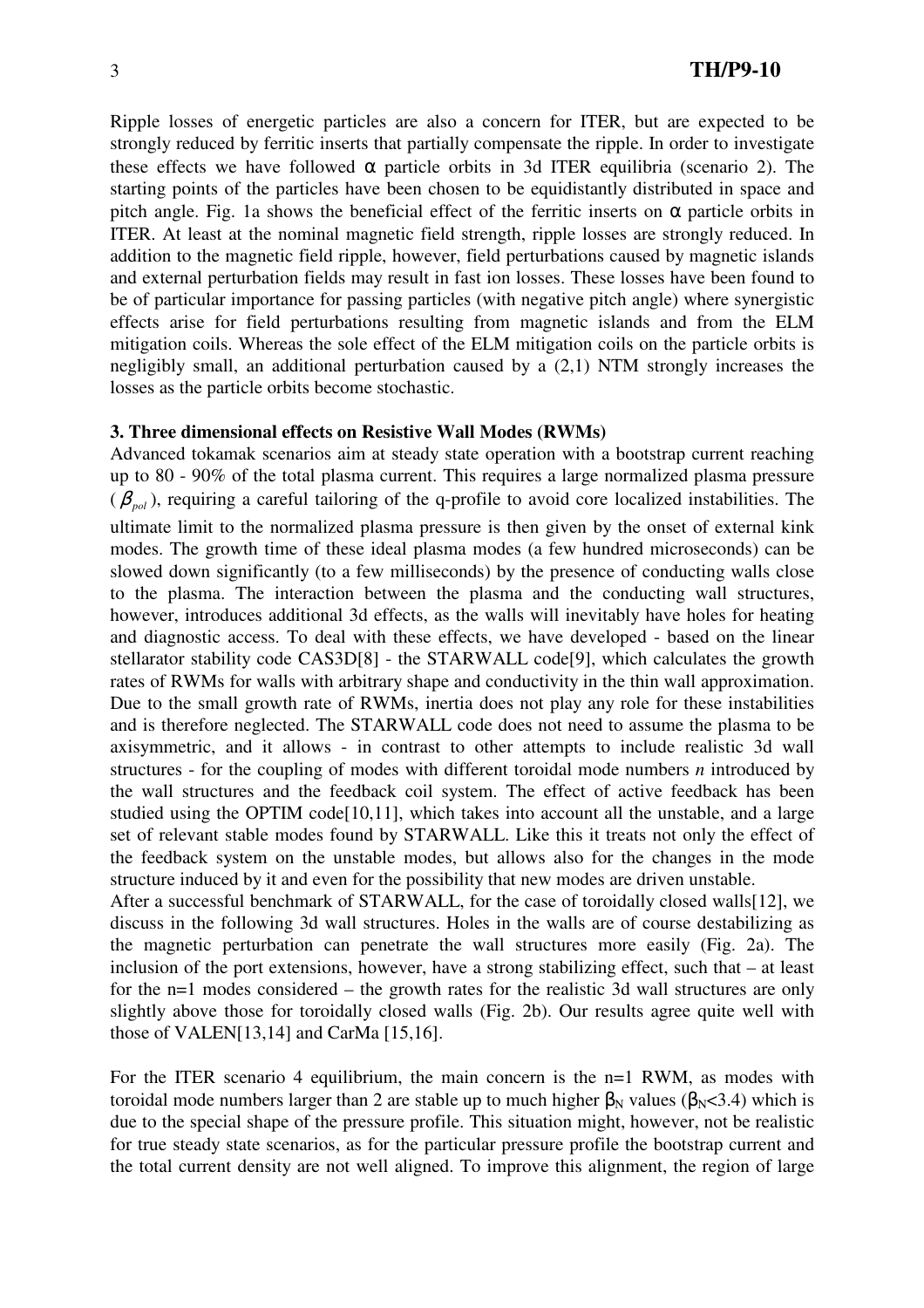pressure gradients has to be shifted outwards which might lead to a destabilization of n=2, and even n=3 modes. Such a situation would be much more demanding for a feedback system as it would have to deal with several unstable modes simultaneously. In order to investigate if the latter situation could be handled under realistic conditions, we have generated an equilibrium[17] with more than one unstable mode. Without conducting walls, this equilibrium is linearly unstable against n=1 ( $\beta_N > 2.2$ ), n=2 ( $\beta_N > 2.4$ ), and n=3 ( $\beta_N > 2.4$ ) modes. An ideal wall at a distance of the inner ITER wall would increase these  $\beta_N$  values to 3.65, 2.8, 2.65 for n=1, n=2 and n=3, respectively. Note that the quite large distance between the plasma boundary and the ITER walls does not allow for a significant stabilizing effect onto the n>2 modes and thus limits the achievement of high  $\beta_N$  values for this particular model equilibrium. For walls much closer to the plasma, like envisaged in corresponding DEMO design studies, the achievable  $\beta_N$  values might be significantly larger.



*Fig. 2: RWM growth rates vs.* β*N for ITER scenario 4 with realistic 3d walls compared to the case of a toroidally closed wall. (a) 3d walls with holes, but without port extensions, (b) with port extensions.* 

| n    | <b>ITER</b><br>2D | <b>ITER</b><br>3D | <b>AUG</b><br>2D | <b>AUG</b><br>3D<br>wall,<br>one<br>mode | <b>AUG</b><br>3D<br>wall<br>$n=1,2$ |
|------|-------------------|-------------------|------------------|------------------------------------------|-------------------------------------|
| $+1$ | 0.72              | 1.46              | 1.54             | 7.12                                     | 7.70                                |
| $-1$ | 0.72              | 1.46              | 1.54             | 6.88                                     | 7.50                                |
| $+2$ | 1.55              | 4.03              | 1.67             | 6.22                                     | 6.24                                |
| $-2$ | 1.55              | 4.03              | 1.67             | 5.84                                     | 5.88                                |

*Table: Normalised growth rates*  $\mu$ <sub>0</sub>σd (σ: wall *conductivity, d: wall distance) in SI units [1/m] for toroidally symmetric walls (2D) and 3d wall geometry of [17] respectively. For the ASDEX Upgrade wall the coupling between modes with different toroidal mode numbers n becomes important; dominant n: only the dominant +/- n mode included, n=1…2: the four modes considered simultaneously in the analysis.* 

A corresponding equilibrium has been generated as well for ASDEX Upgrade[17] with the total pressure scaled to achieve similar values of  $\beta_N$  in both machines. For ASDEX Upgrade we use only the additional wall structures that are planned to be inserted for RWM investigations[18], as the distance between the plasma and the present wall is too far to have a significant effect on stability. The table gives the growth rates of the most unstable modes both for an (idealized) toroidally symmetric wall as well as for the realistic 3d structures. In addition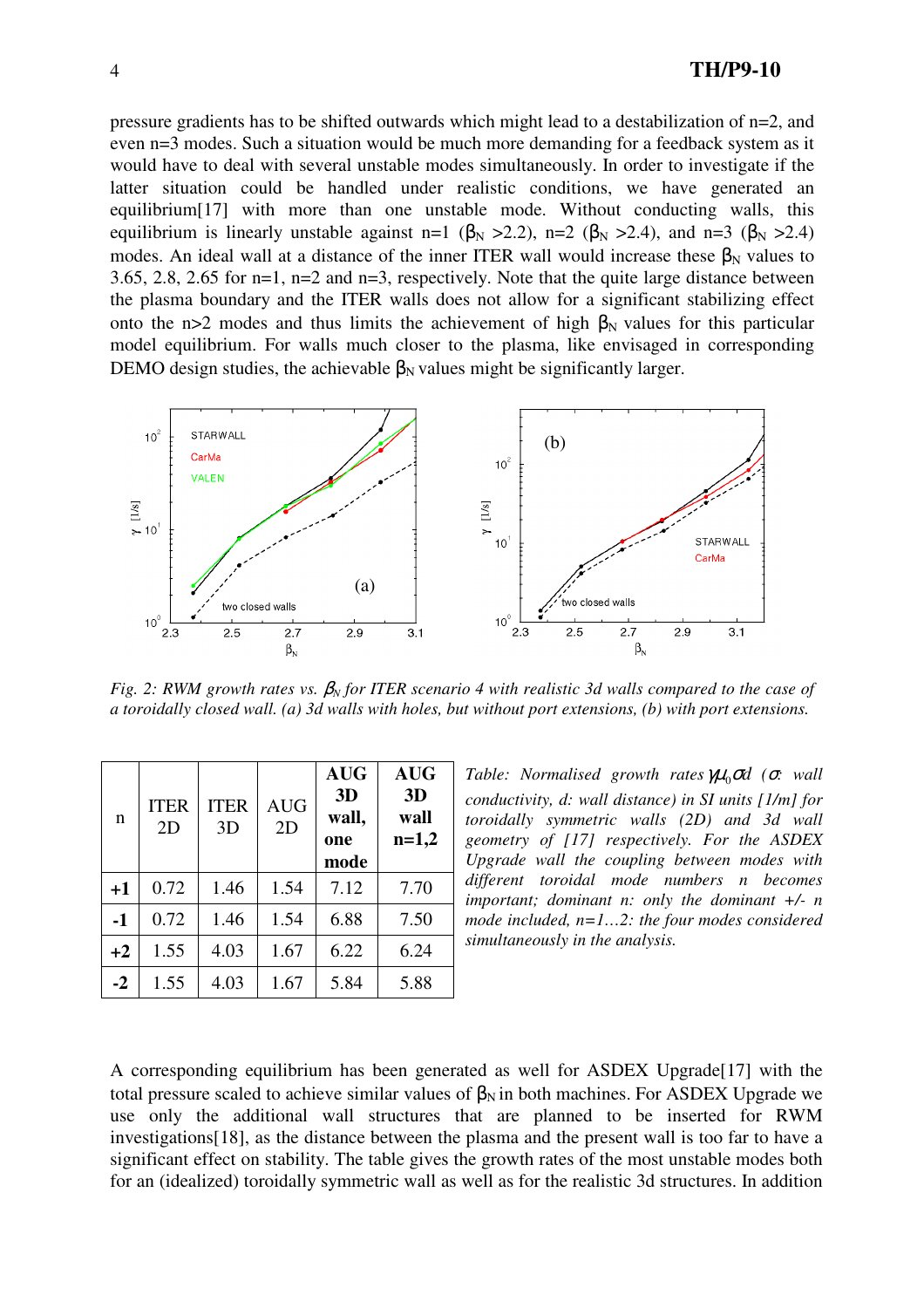# 5 **TH/P9-10**

to the destabilizing effect of the holes in the walls, the violation of axisymmetry is able to remove the original degeneracy of +/- n modes, resulting in two modes with different phasing to the wall structures and slightly different growth rates.



*Fig. 3: Contour plot of the current potential*  $\Phi(j = \vec{n} \times \nabla \Phi)$  $\overline{r}$   $\overline{r}$  *induced by an unstable RWM (normalized growth rate 5.84, see Table) on the wall in ASDEX Upgrade geometry. The vertical and horizontal axes represent the poloidal and toroidal angle, respectively. Note that the mode structure has a pronounced n=1 structure on the outer midplane (*θ*/2*π*=0.5), but an obvious n=2 contribution on the upper and lower regions of the wall structures.* 



AUG, even, μ $_0$ γσd=7.7 1/m

*Fig. 4: Fourier harmonics of the radial displacement vs. normalised radius (normalization as in the Table) for the most unstable RWM in ASDEX Upgrade geometry.*

This effect is much more pronounced in the case of the ASDEX Upgrade walls where the violation of axisymmetry is much stronger. Within the precision chosen in the Table, the growth rates for +/-n modes in case of the ITER 3D walls agree, whereas one finds a significant difference for the ASDEX Upgrade wall geometry. As discussed above, the coupling to 3d wall structures results also in a coupling of modes with different toroidal mode numbers already in a linear calculation**.** This effect is largest for the n=1 mode in case of the ASDEX Upgrade wall geometry. As shown in the Table the growth rates increase if the coupling to n=2 modes is accounted for. The wall currents and eigenfunctions shown in Figs. 3 and 4 demonstrate the effect of mode coupling as well. The eigenfunction in Fig. 4

exhibits pronounced spikes at the rational surfaces of the respective Fourier harmonics. These spikes are a result of the neglect of plasma inertia in the STARWALL code. Although this approximation is well satisfied considering the very slow growth of the modes, it allows for a strong acceleration of the plasma - otherwise limited by inertia - within the resonant surfaces associated with a finite radial displacement. This effect necessitates a very high spatial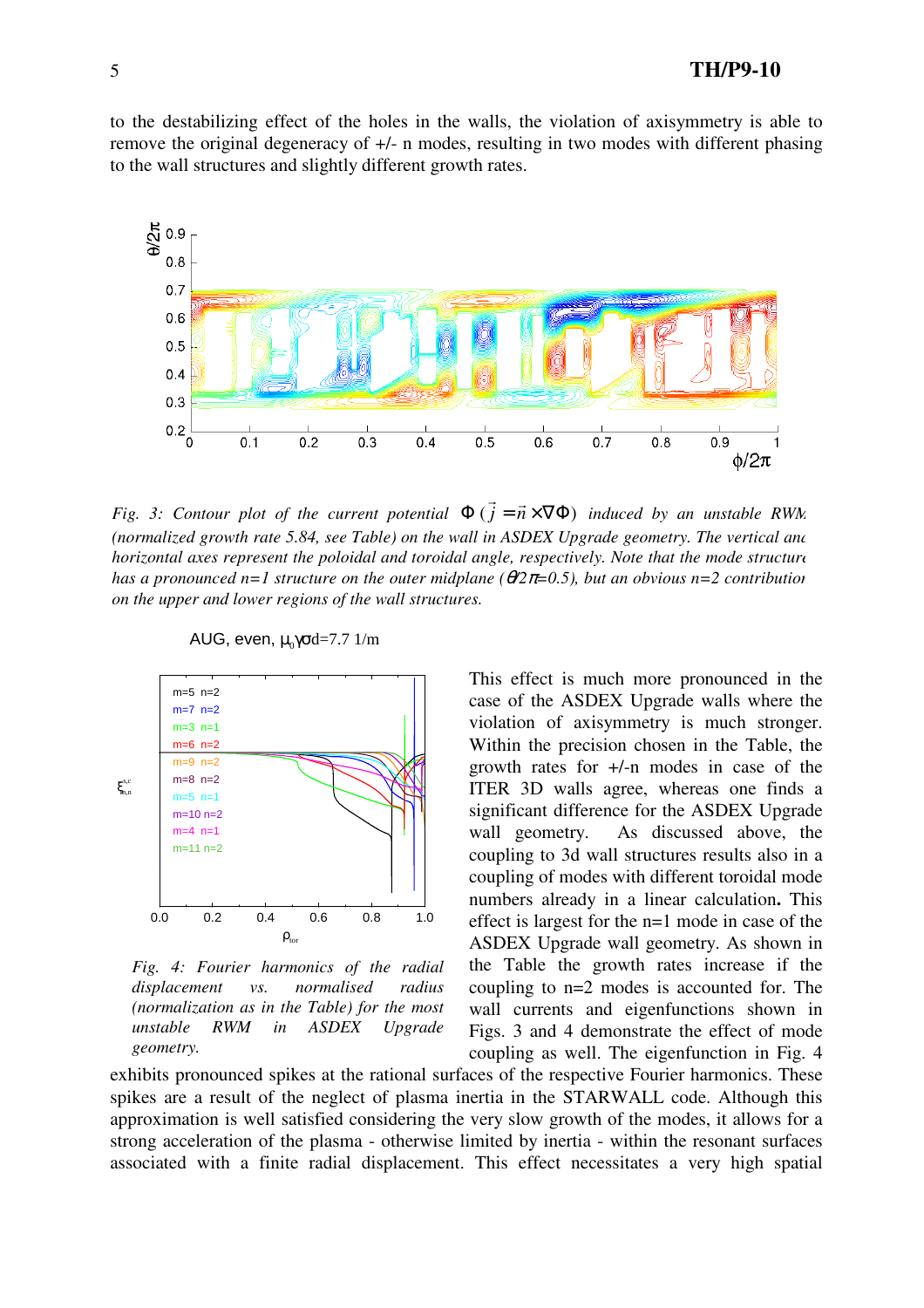resolution at the rational surfaces, but usually does not significantly influence the growth rates, as demonstrated in the careful benchmarking efforts discussed above.

The simultaneous occurrence of several modes is highly demanding for an effective feedback system. To deal with such a situation we have developed the OPTIM code that uses the results of STARWALL for possible eigenfunctions. In addition to the unstable modes we take into account as well the most important stable modes, as the feedback system might alter the mode structure and thus destabilize originally stable modes. Details on the selection of the most relevant modes as well as of the feedback logic can be found in [10,11]. To demonstrate that feedback on more than one unstable mode is possible, we have applied the OPTIM code to the case of four unstable modes in ASDEX Upgrade, including n=+/-1 and n=+/-2 modes. Using a single toroidal array of 8 equidistantly placed sensors and the feedback coil system discussed in[10] we were able to demonstrate that the feedback coil system as designed is able to stabilize all modes simultaneously. Fig. 5 shows negative values for the growth rates of all modes considered, for some modes the feedback system causes a finite mode frequency.





### **4. Rotation damping of RWMs**

As RWMs are unstable only if perturbed magnetic flux is able to penetrate the wall, they cannot grow while rotating with respect to the wall with a frequency significantly larger than the inverse resistive wall time. On the other hand - as the plasma usually rotates much faster perturbations nearly frozen into the wall frame will be subject to a number of damping mechanisms in the plasma. As the magnetic perturbation and the plasma rotation happen on time scales slow compared to the Alfvén time, the driving MHD part can, in principle, again be considered as a 3d perturbation of the equilibrium. Direct damping of the perturbation in the plasma can then occur by collisional dissipative effects, or by resonances with particle motions. This kind of damping can be well analyzed by a perturbative approach, neglecting its effect onto the structure of the MHD perturbation[19,20]. The motion of the MHD perturbation enforced by its near-freezing to the wall frame can, however, also excite plasma waves through continuum[21,22,23] or discrete resonances, and extract energy in this way. An instrument suited to study all these effects is the gyrokinetic linear code LIGKA[24]. Although originally developed to study fast particle driven instabilities, it has recently been extended towards low frequency modes[25] so that it can now treat rigorously the coupling of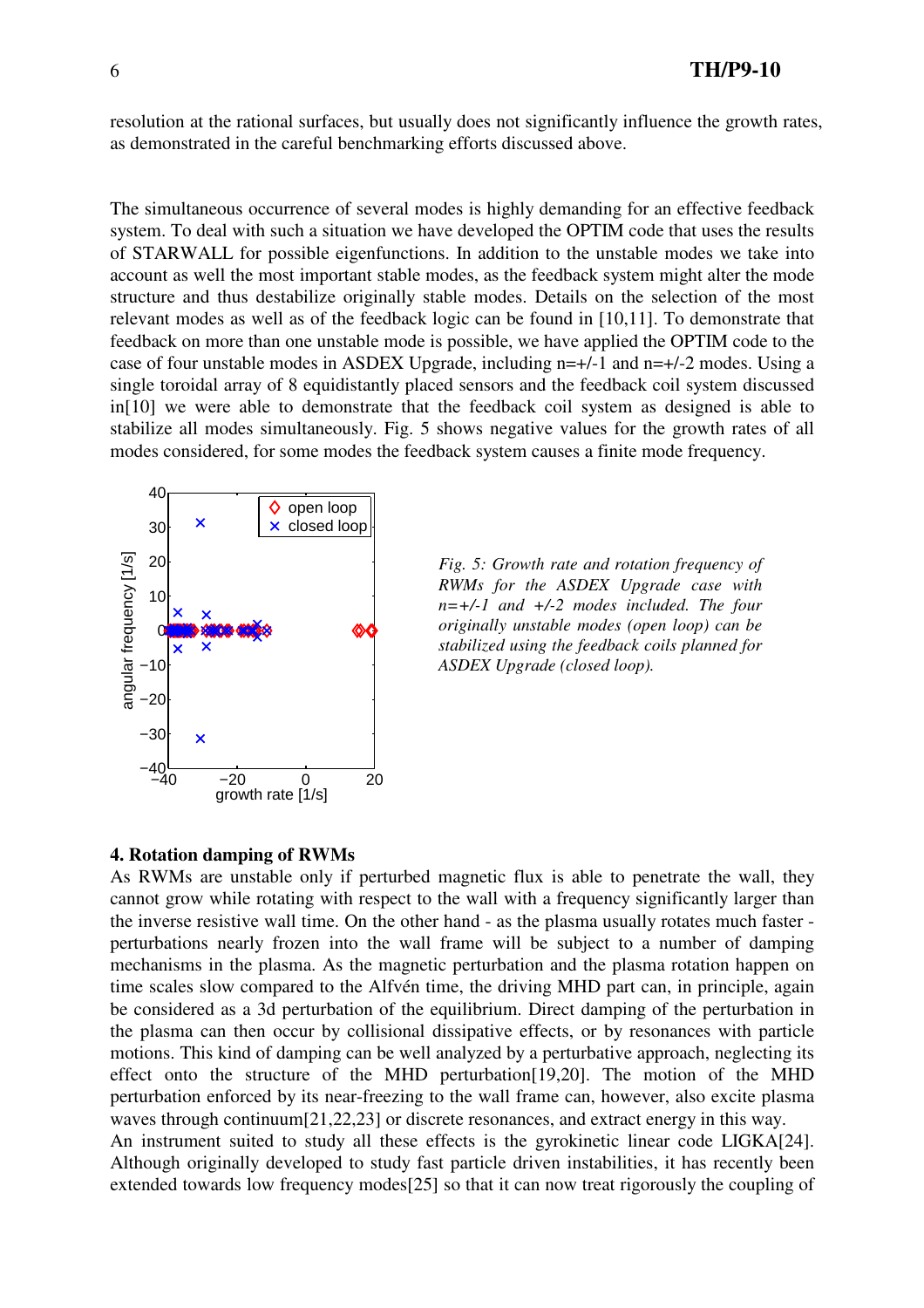the shear Alfvén waves to drift and sound waves. As it does, in its present form, not include a vacuum region or plasma rotation we use it in its antenna version[25], imposing the rotating MHD perturbation via boundary conditions (or a virtual antenna), mimicking solutions obtained with the free-boundary CASTOR-FLOW code. Since LIGKA is based on a comprehensive physics model, it can give information on all kind of kinetic damping mechanisms, both acting directly via particle – MHD perturbation resonances, and those corresponding to resonant excitation of secondary waves. The inclusion of diamagnetic drift effects makes it well suited to investigate the low rotation regime of recent experiments with balanced NBI injection[26] which is most important as well for ITER and DEMO.



*Fig.7: (a) Mode structure (electrostatic potential) at the frequency of maximum absorbed power in Fig.6. (b) Zoom into the region of the excited the electrostatic mode, the green curves correspond to different poloidal mode numbers.* 

Resonant excitation of secondary modes with n=1 at low frequencies is possible at rational surfaces only where the phase velocity of the modes can equal the plasma rotation frequency. The damping of a wave imposed by the antenna is given by the power absorbed in the plasma, which, for the low frequency range, is shown in Fig. 6. In addition to a number of known resonances at higher frequencies (not shown), we observe, in particular, a broad resonance region around the diamagnetic drift frequency. The mode structure at the frequency of maximum absorbed power is shown in Fig. 7. The inclusion of diamagnetic drifts obviously